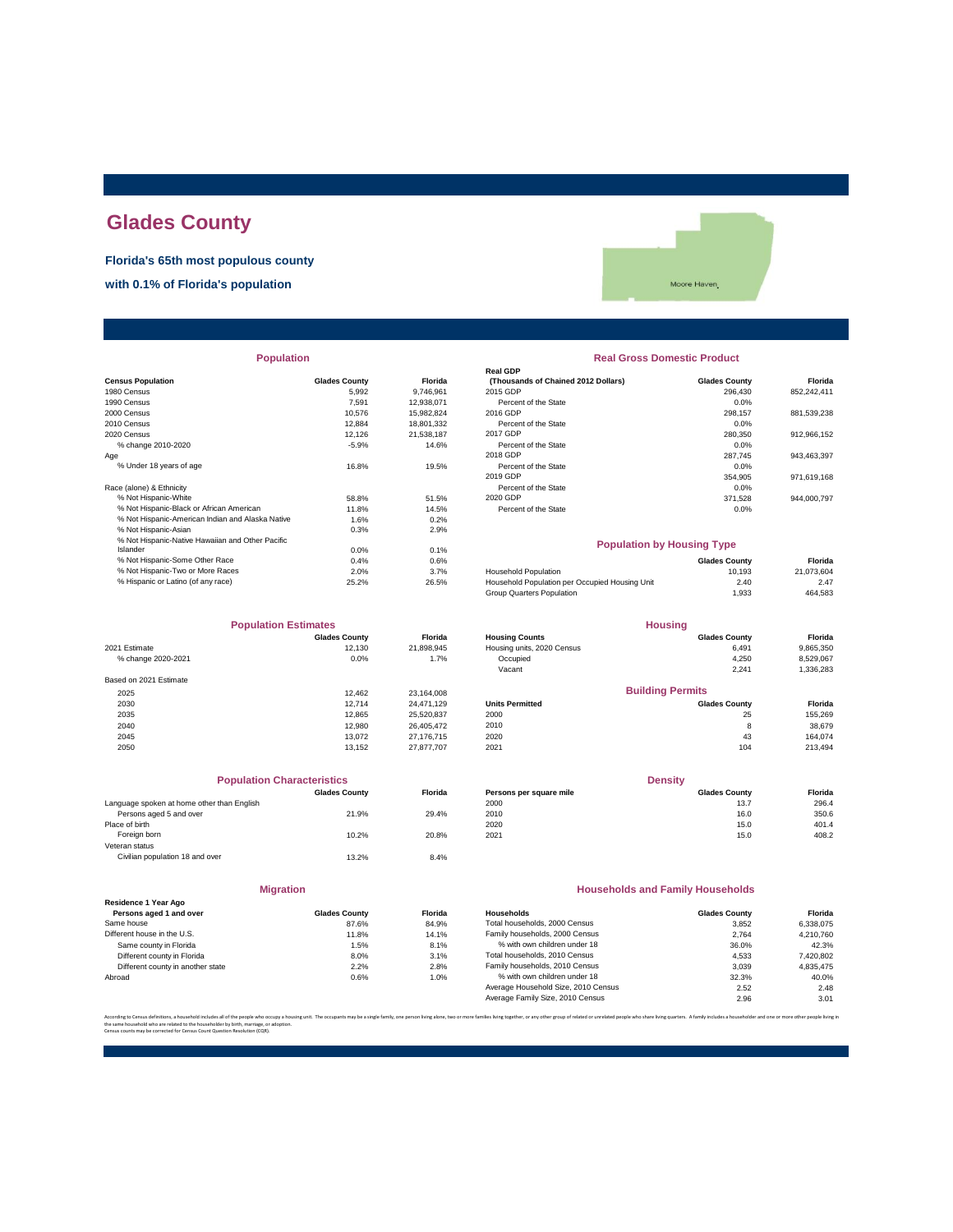### **Glades County**

|                                                                              |                                   |                          | <b>Employment and Labor Force</b>                |                                  |                      |
|------------------------------------------------------------------------------|-----------------------------------|--------------------------|--------------------------------------------------|----------------------------------|----------------------|
| <b>Establishments</b>                                                        |                                   |                          | <b>Establishments</b>                            |                                  |                      |
| 2020                                                                         | <b>Glades County</b>              | Florida                  | % of All Industries, 2020                        | <b>Glades County</b>             | Florida              |
| All industries                                                               | 192                               | 763.854                  | All industries                                   | 192                              | 763,854              |
| Natural Resource & Mining<br>Construction                                    | 33<br>23                          | 5,514<br>77,720          | Natural Resource & Mining<br>Construction        | 17.2%<br>12.0%                   | 0.7%<br>10.2%        |
| Manufacturing                                                                | 5                                 | 21,822                   | Manufacturing                                    | 2.6%                             | 2.9%                 |
| Trade, Transportation and Utilities                                          | 32                                | 145,853                  | Trade, Transportation and Utilities              | 16.7%                            | 19.1%                |
| Information                                                                  | $\mathbf{1}$                      | 13,437                   | Information                                      | 0.5%                             | 1.8%                 |
| <b>Financial Activities</b>                                                  | 14                                | 83,911                   | <b>Financial Activities</b>                      | 7.3%                             | 11.0%                |
| Professional & Business Services                                             | 20                                | 187,348                  | Professional & Business Services                 | 10.4%                            | 24.5%                |
| Education & Health Services                                                  | 16                                | 87,764                   | Education & Health Services                      | 8.3%                             | 11.5%                |
| Leisure and Hospitality                                                      | 17                                | 61,008                   | Leisure and Hospitality                          | 8.9%                             | 8.0%                 |
| Other Services                                                               | 9                                 | 56,385                   | Other Services                                   | 4.7%                             | 7.4%                 |
| Government                                                                   | 21                                | 5,895                    | Government                                       | 10.9%                            | 0.8%                 |
| <b>Average Annual Employment</b>                                             |                                   |                          | <b>Average Annual Wage</b>                       |                                  |                      |
| % of All Industries, 2020                                                    | <b>Glades County</b>              | Florida                  | 2020                                             | <b>Glades County</b>             | Florida              |
| All industries                                                               | 1,958                             | 8.453.489                | All industries                                   | \$46,277                         | \$55,840             |
| Natural Resource & Mining                                                    | 8.7%                              | 0.8%                     | Natural Resource & Mining                        | \$55,464                         | \$37,710             |
| Construction                                                                 | <b>NA</b>                         | 6.7%                     | Construction                                     | <b>NA</b>                        | \$55,840             |
| Manufacturing                                                                | 15.5%                             | 4.5%                     | Manufacturing                                    | \$48,621                         | \$66,738             |
| Trade, Transportation and Utilities                                          | NA                                | 20.6%                    | Trade, Transportation and Utilities              | <b>NA</b>                        | \$49,342             |
| Information                                                                  | 1.8%                              | 1.5%                     | Information                                      | \$42,698                         | \$93,360             |
| <b>Financial Activities</b>                                                  | 10.0%                             | 6.9%                     | <b>Financial Activities</b>                      | \$47,455                         | \$84,295             |
| Professional & Business Services                                             | 3.6%                              | 16.1%                    | Professional & Business Services                 | \$34,914                         | \$68,218             |
| Education & Health Services                                                  | 3.9%                              | 15.3%                    | Education & Health Services                      | \$19,424                         | \$55,099             |
| Leisure and Hospitality<br>Other Services                                    | 1.5%                              | 11.9%                    | Leisure and Hospitality<br>Other Services        | \$19,270                         | \$27,694             |
| Government                                                                   | <b>NA</b><br>27.2%                | 3.0%<br>12.5%            | Government                                       | <b>NA</b><br>\$43,383            | \$41,131<br>\$58,821 |
| Industries may not add to the total due to confidentiality and unclassified. |                                   |                          |                                                  |                                  |                      |
|                                                                              |                                   |                          |                                                  |                                  |                      |
| Labor Force as Percent of Population                                         |                                   |                          |                                                  |                                  |                      |
| Aged 18 and Older                                                            | <b>Glades County</b>              | Florida                  | <b>Unemployment Rate</b>                         | <b>Glades County</b>             | Florida              |
| 2000                                                                         | 50.0%                             | 64.2%                    | 2000                                             | 4.8%                             | 3.8%                 |
| 2010                                                                         | 52.5%                             | 61.8%                    | 2010                                             | 9.2%                             | 10.8%                |
| 2020                                                                         | 45.1%                             | 58.6%                    | 2020                                             | 6.2%                             | 8.2%                 |
| 2021                                                                         | 43.8%                             | 59.0%                    | 2021                                             | 4.2%                             | 4.6%                 |
|                                                                              |                                   |                          | <b>Income and Financial Health</b>               |                                  |                      |
|                                                                              |                                   |                          | Per Capita Personal Income                       |                                  |                      |
| Personal Income (\$000s)<br>2000                                             | <b>Glades County</b><br>\$180,773 | Florida<br>\$472,851,789 | 2000                                             | <b>Glades County</b><br>\$17,088 | Florida<br>\$29,466  |
| 2010                                                                         | \$254,659                         | \$732,457,478            | 2010                                             | \$19,776                         | \$38,865             |
| 2011                                                                         | \$254,473                         | \$771,409,454            | 2011                                             | \$19,816                         | \$40,482             |
| % change 2010-11                                                             | $-0.1%$                           | 5.3%                     | % change 2010-11                                 | 0.2%                             | 4.2%                 |
| 2012                                                                         | \$273,112                         | \$800,551,723            | 2012                                             | \$21,546                         | \$41,475             |
| % change 2011-12                                                             | 7.3%                              | 3.8%                     | % change 2011-12                                 | 8.7%                             | 2.5%                 |
| 2013                                                                         | \$274,733                         | \$802,975,701            | 2013                                             | \$21,667                         | \$41,069             |
| % change 2012-13                                                             | 0.6%                              | 0.3%                     | % change 2012-13                                 | 0.6%                             | $-1.0%$              |
| 2014                                                                         | \$290,702                         | \$861,412,339            | 2014                                             | \$22,438                         | \$43,388             |
| % change 2013-14                                                             | 5.8%                              | 7.3%                     | % change 2013-14                                 | 3.6%                             | 5.6%                 |
| 2015                                                                         | \$324,567                         | \$919,834,894            | 2015                                             | \$24,748                         | \$45,493             |
| % change 2014-15<br>2016                                                     | 11.6%<br>\$303,918                | 6.8%                     | % change 2014-15<br>2016                         | 10.3%                            | 4.9%                 |
| % change 2015-16                                                             | $-6.4%$                           | \$954,069,719<br>3.7%    | % change 2015-16                                 | \$22,645<br>$-8.5%$              | \$46,253<br>1.7%     |
| 2017                                                                         | \$328,361                         | \$1,023,131,116          | 2017                                             | \$24,160                         | \$48,774             |
| % change 2016-17                                                             | 8.0%                              | 7.2%                     | % change 2016-17                                 | 6.7%                             | 5.5%                 |
| 2018                                                                         | \$334,914                         | \$1,087,188,628          | 2018                                             | \$24,336                         | \$51,150             |
| % change 2017-18                                                             | 2.0%                              | 6.3%                     | % change 2017-18                                 | 0.7%                             | 4.9%                 |
| 2019                                                                         | \$355,728                         | \$1,139,799,293          | 2019                                             | \$25,566                         | \$53,034             |
| % change 2018-19                                                             | 6.2%                              | 4.8%                     | % change 2018-19                                 | 5.1%                             | 3.7%                 |
| 2020                                                                         | \$399,196                         | \$1,209,995,921          | 2020                                             | \$28,116                         | \$55,675             |
| % change 2019-20                                                             | 12.2%                             | 6.2%                     | % change 2019-20                                 | 10.0%                            | 5.0%                 |
|                                                                              |                                   |                          |                                                  |                                  |                      |
| Earnings by Place of Work (\$000s)                                           |                                   |                          | <b>Median Income</b>                             |                                  |                      |
| 2000                                                                         | \$72,773                          | \$308,751,767            | Median Household Income                          | \$39,709                         | \$57,703             |
| 2010                                                                         | \$109,569                         | \$438,983,914            | Median Family Income                             | \$46,105                         | \$69,670             |
| 2011                                                                         | \$104,440                         | \$450,498,606            |                                                  |                                  |                      |
| % change 2010-11                                                             | $-4.7%$                           | 2.6%                     | Percent in Poverty, 2020                         |                                  |                      |
| 2012<br>% change 2011-12                                                     | \$116,031                         | \$468,410,475            | All ages in poverty<br>Under age 18 in poverty   | 18.1%                            | 12.4%<br>17.2%       |
| 2013                                                                         | 11.1%<br>\$116,287                | 4.0%<br>\$482,898,301    | Related children age 5-17 in families in poverty | 23.5%<br>20.7%                   | 16.5%                |
| % change 2012-13                                                             | 0.2%                              | 3.1%                     |                                                  |                                  |                      |
| 2014                                                                         | \$122,079                         | \$512,375,290            | <b>Personal Bankruptcy Filing Rate</b>           |                                  |                      |
| % change 2013-14                                                             | 5.0%                              | 6.1%                     | (per 1,000 population)                           | <b>Glades County</b>             | Florida              |
| 2015                                                                         | \$138,884                         | \$544,408,719            | 12-Month Period Ending December 31, 2020         | 0.66                             | 1.66                 |
| % change 2014-15                                                             | 13.8%                             | 6.3%                     | 12-Month Period Ending December 31, 2021         | 0.25                             | 1.38                 |
| 2016                                                                         | \$132,902                         | \$569,769,284            | State Rank                                       | 66                               | <b>NA</b>            |
| % change 2015-16                                                             | $-4.3%$                           | 4.7%                     | NonBusiness Chapter 7 & Chapter 13               |                                  |                      |
| 2017                                                                         | \$147,022                         | \$603,668,170            |                                                  |                                  |                      |
| % change 2016-17                                                             | 10.6%                             | 5.9%                     | Workers Aged 16 and Over                         | <b>Glades County</b>             | Florida              |
| 2018                                                                         | \$149,518                         | \$639,620,451            | Place of Work in Florida                         |                                  |                      |
| % change 2017-18                                                             | 1.7%                              | 6.0%                     | Worked outside county of residence               | 68.7%                            | 18.1%                |
| 2019<br>% change 2018-19                                                     | \$167,652                         | \$671,553,148            | Travel Time to Work                              |                                  |                      |
| 2020                                                                         | 12.1%<br>\$183,814                | 5.0%<br>\$688,764,753    | Mean travel time to work (minutes)               | 30.1                             | 27.9                 |
| % change 2019-20                                                             | 9.6%                              | 2.6%                     |                                                  |                                  |                      |